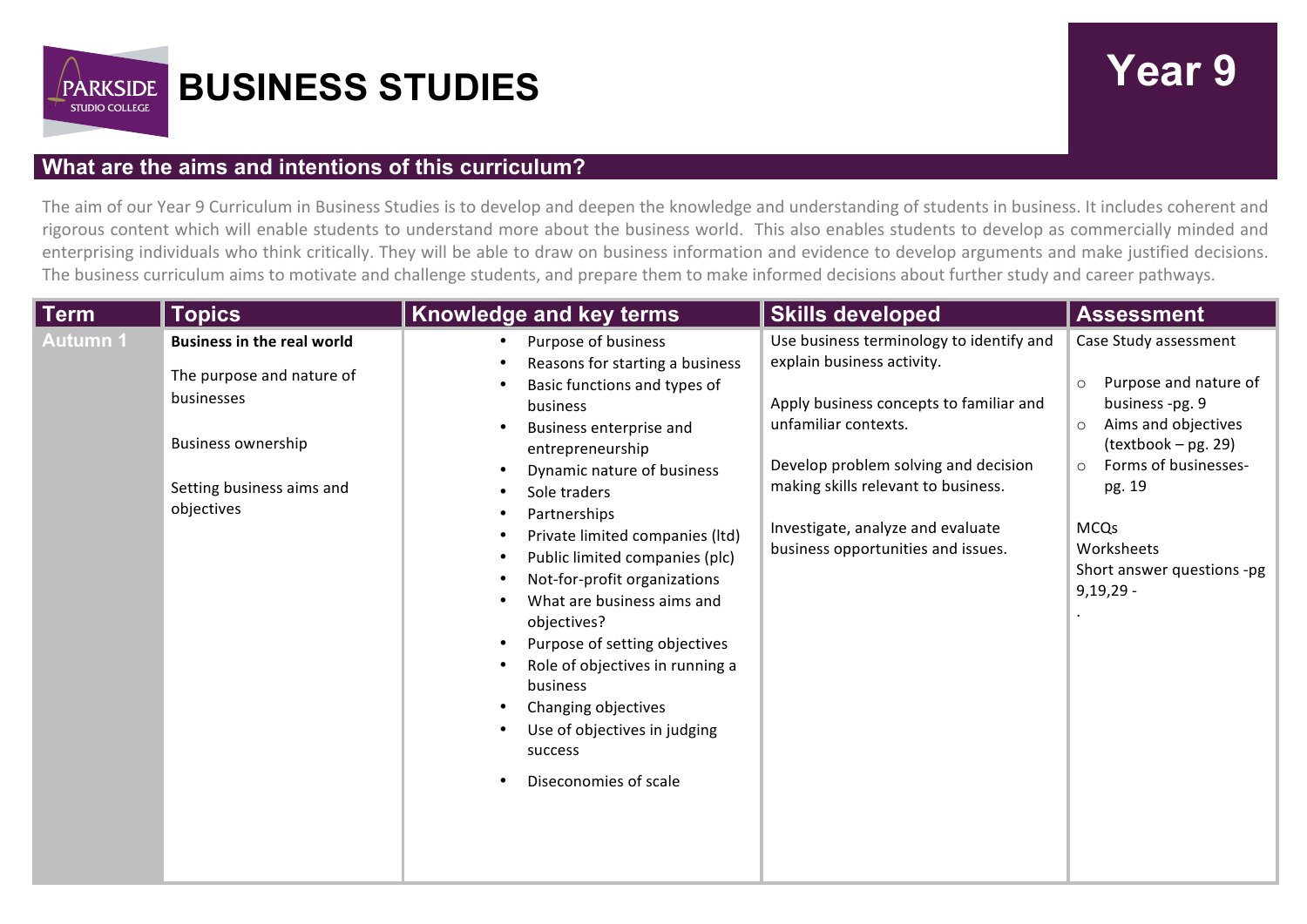| <b>Autumn 2</b> | 3.1.4 Stakeholders<br>3.1.5 Business location<br>3.1.6 Business planning<br>3.1.7 Expanding a business               | Main stakeholders of businesses<br>Objectives of stakeholders<br>Impact of business activity on<br>stakeholders<br>Impact and influence stakeholders have<br>on businesses<br>Factors influencing the location decision<br>of a business<br>The purpose of business planning<br>The main sections within a business plan<br>Basic financial terms & calculations<br>Methods of expansion<br>Benefits and drawbacks of expansion<br>Economies of scale | Use business terminology to identify and<br>explain business activity.<br>Apply business concepts to familiar and<br>unfamiliar contexts.<br>Develop problem solving and decision<br>making skills relevant to business.<br>Investigate, analyse and evaluate<br>business opportunities and issues.                                                                                                                                                     | Case Study assessment<br>Stakeholders-pg. 33<br>$\circ$<br>Business location pg.<br>$\circ$<br>40<br>Expanding a business.<br>$\circ$<br>Pg. 54<br>MCQs pgs. 33,40,53<br>Worksheets and short<br>answer questions.<br>End of unit assessments. |
|-----------------|----------------------------------------------------------------------------------------------------------------------|-------------------------------------------------------------------------------------------------------------------------------------------------------------------------------------------------------------------------------------------------------------------------------------------------------------------------------------------------------------------------------------------------------------------------------------------------------|---------------------------------------------------------------------------------------------------------------------------------------------------------------------------------------------------------------------------------------------------------------------------------------------------------------------------------------------------------------------------------------------------------------------------------------------------------|------------------------------------------------------------------------------------------------------------------------------------------------------------------------------------------------------------------------------------------------|
| <b>Spring 1</b> | 3.2.1 Technology<br>3.2.2 Ethical and environmental<br>considerations<br>3.2.3 The economic climate on<br>businesses | E-commerce<br>Digital communication<br><b>Ethical considerations</b><br><b>Environmental considerations</b><br>Interest rates<br>Level of employment<br>Consumer spending                                                                                                                                                                                                                                                                             | Use business terminology to identify and<br>explain business activity.<br>Apply business concepts to familiar and<br>unfamiliar contexts.<br>Develop problem solving and decision<br>making skills relevant to business.<br>Investigate, analyse and evaluate<br>business opportunities and issues.<br>Make justified decisions using both<br>qualitative and quantitative data<br>including its selection, interpretation,<br>analysis and evaluation. | Case study questions:<br>Consumer law- pg.67<br>$\circ$<br><b>Ethical and</b><br>$\circ$<br>environmental<br>consideration-pg. 81<br>Worksheets and<br>Short answer questions -<br>pg.67,80,92<br><b>MCQs</b>                                  |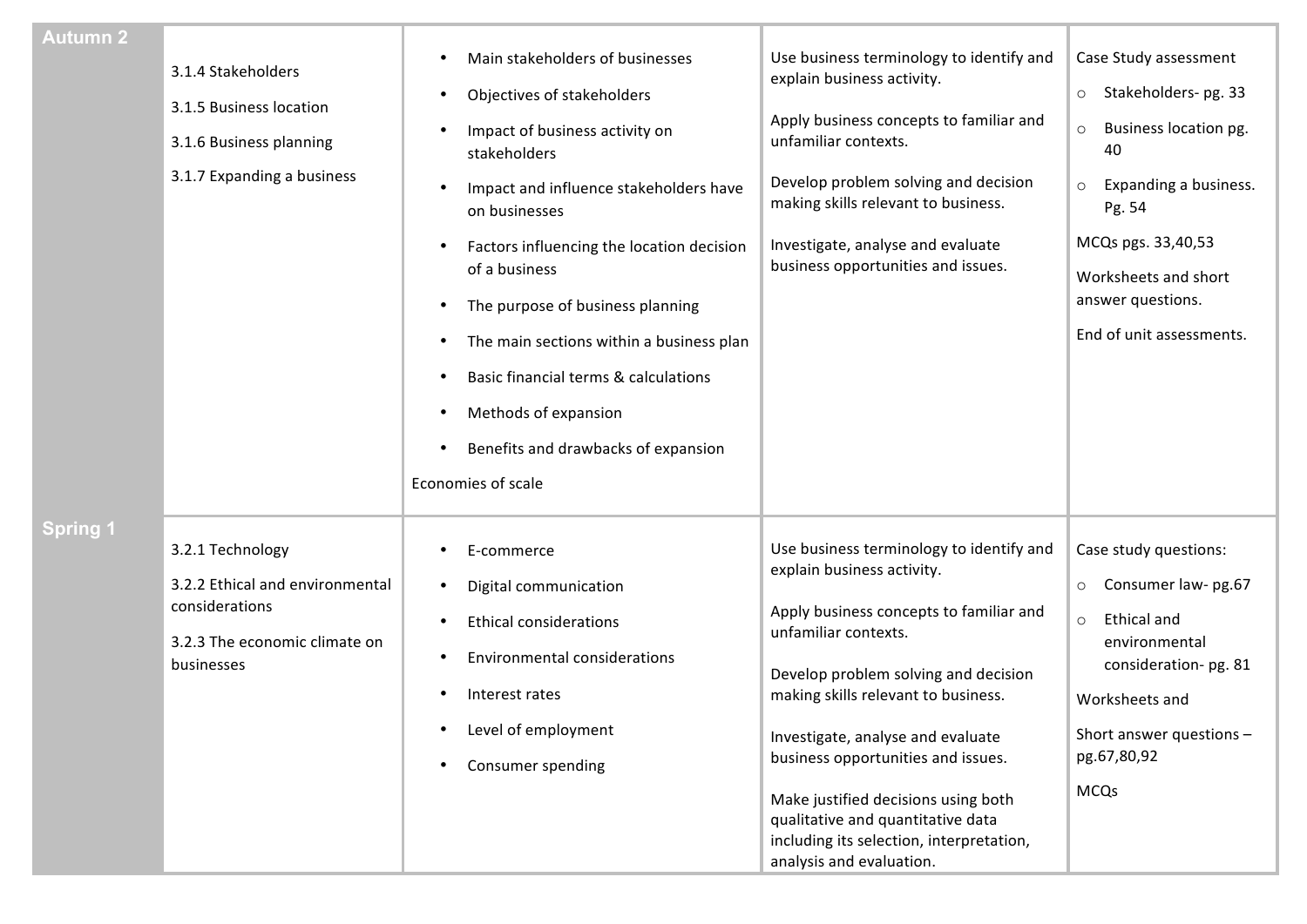| <b>Spring 2</b> | 3.2.4 Globalisation<br>3.2.5 Legislation<br>3.2.6 Competitive environment | How UK businesses compete<br>$\bullet$<br>internationally.<br>Employment law<br>$\bullet$<br>Health and Safety law<br>$\bullet$<br>Consumer law<br>$\bullet$<br>Impact on businesses of operating in<br>$\bullet$<br>competitive markets<br>$\bullet$<br>Uncertainty and risks businesses face                                                                                                                                                                                 | Use business terminology to identify and<br>explain business activity.<br>Apply business concepts to familiar and<br>unfamiliar contexts.<br>Develop problem solving and decision<br>making skills relevant to business.<br>Investigate, analyse and evaluate<br>business opportunities and issues. | Case study questions:<br>Consumer law- pg. 126<br>$\circ$<br>Competitive<br>$\circ$<br>environment<br>Worksheets and<br>Short answer questions pg.<br>105,126,<br><b>MCQs</b><br>End of topic assessment.           |
|-----------------|---------------------------------------------------------------------------|--------------------------------------------------------------------------------------------------------------------------------------------------------------------------------------------------------------------------------------------------------------------------------------------------------------------------------------------------------------------------------------------------------------------------------------------------------------------------------|-----------------------------------------------------------------------------------------------------------------------------------------------------------------------------------------------------------------------------------------------------------------------------------------------------|---------------------------------------------------------------------------------------------------------------------------------------------------------------------------------------------------------------------|
| <b>Summer 1</b> | 3.3.1 Production processes<br>3.3.2 The role of procurement               | Methods of production:<br>job<br>$\bullet$<br>flow.<br>٠<br>Efficiency in production:<br>lean production<br>$\bullet$<br>just in time (JIT).<br>٠<br>Managing stock:<br>Just in time (JIT)<br>$\bullet$<br>Just in case (JIC).<br>Factors affecting choice of suppliers including:<br>price<br>quality<br>reliability.<br>The effects of procurement and logistics on a<br>business:<br>efficiency<br>٠<br>lower unit costs.<br>The value of effective supply chain management | Use business terminology to identify and<br>explain business activity.<br>Apply business concepts to familiar and<br>unfamiliar contexts.<br>Develop problem solving and decision<br>making skills relevant to business.<br>Investigate, analyse and evaluate<br>business opportunities and issues. | Case study questions:<br>JIT & JIC<br>$\circ$<br><b>Supply Chain</b><br>$\circ$<br>Management pg. 139.<br>Procurement- Pg.147<br>$\circ$<br>Worksheets and<br>Short answer questions pg.<br>139, 146<br><b>MCQs</b> |